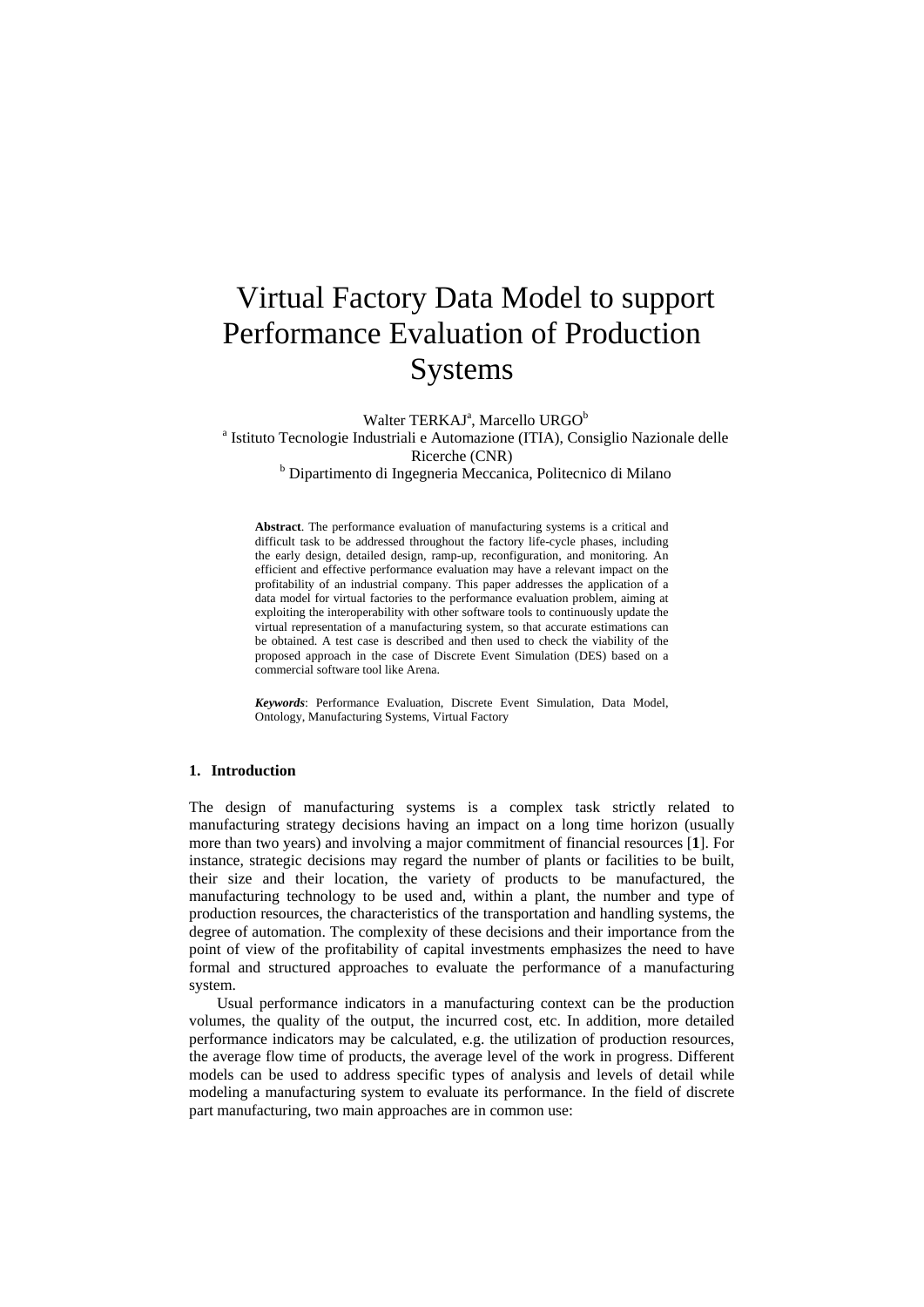- *Analytical models* using mathematical or symbolic relationships to provide a formal description of the system [**2**] [**3**]. The model is then used to derive an explicit expression of a performance measure or, in most of the cases, to define an algorithm or a computation procedure able to calculate the performance indicators.
- *Simulation models* represent the events occurring in a manufacturing system in its operation by a sequence of steps that are executed in a computer program [**4**] [**5**]. This sequence of steps is generated with respect to a set of rules modeling the behavior of the system. Therefore the characteristics and relationships between the elements in a manufacturing systems can be described in detail. However, the higher is the detail level and the higher is required computational effort. If a simulation model is run for a sufficiently long time, then proper statistics can be collected and performance indicators can be estimated.

Simulation models enable the representation of an higher level of details, thus providing more accurate estimates of the manufacturing system behavior compared to analytical models. However, to reach this level of details, also a more detailed formalization of the manufacturing system is needed. Simulation modeling of manufacturing systems usually relies on commercial software tools (e.g. Arena, Simio, Plant Simulation, Visual Components, etc.) providing an integrated environment to describe the system and its behavior in terms of relationships and rules and, in addition, to deal with the generation of random values and the collection of the statistics.

Performance evaluation tools can be more effective if they are based on a virtual representation of the manufacturing system that is continuously updated during both the design and operational/execution phase, thus guaranteeing an overall coherence of the obtained results. Moreover, the generation of a simulation models and/or analytical model can be time-consuming and it would be beneficial if this activity could be as much automated as possible. The resulting need of interoperability between performance evaluation tools and tools supporting the design and management of real industrial systems can be met by an extended framework enabling:

- the cooperation among different actors with different competences and expertise in the design and management of a factory based on common definitions and a shared virtual representation of its components linking different manufacturing domains while guaranteeing their coherence;
- the management and update of a huge amount of manufacturing data made available through standard and interoperable interfaces.

The development of a framework for the interoperability between software tools supporting factory processes is currently carried out by the European project "Virtual Factory Framework" [**6**]. The Virtual Factory Framework (VFF) can be defined as "An integrated collaborative virtual environment aimed at facilitating the sharing of resources, manufacturing information and knowledge, while supporting the design and management of all the factory entities, from a single product to networks of companies, along all the phases of the their lifecycles" [**7**]. The VFF architecture is based on three main pillars:

 Virtual Factory Data Model (VFDM), i.e. a coherent, standard, extensible, and common data model for the representation of factory objects related to production systems, resources, processes and products [**8**].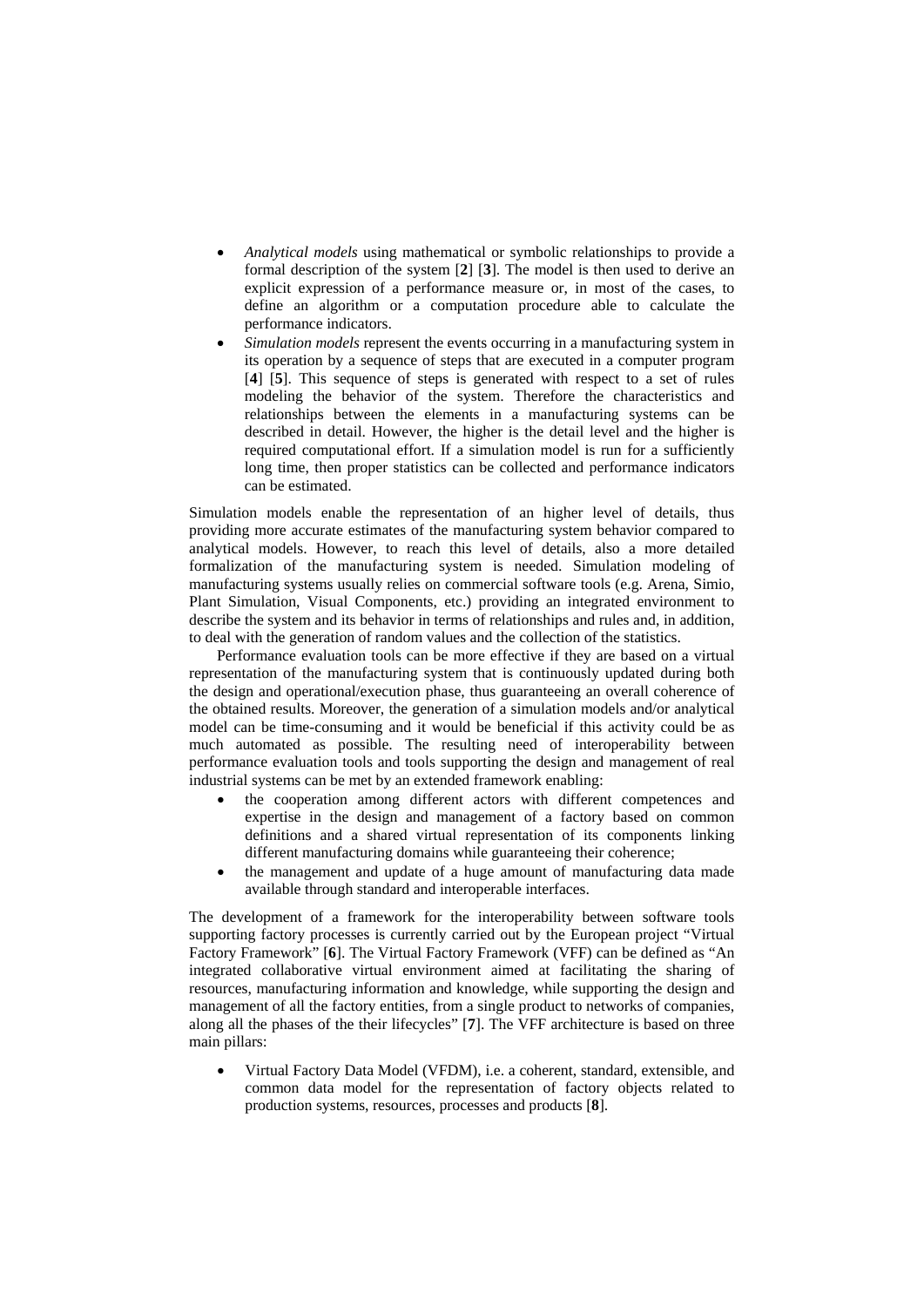- Virtual Factory Manager (VFM), i.e. the manager of a shared data repository containing factory data that can be accessed and modified by all the software tools integrated in the framework [**9**] [**10**].
- decoupled Virtual Factory modules, i.e. the software tools that are able to communicate with the VFM to retrieve and send shared data formalized according to the VFDM (e.g. [**11**]).

This paper focuses on development and enhancement of the VFDM for modeling a generic manufacturing system and then evaluating its performance. Section 2 gives an overview of the current state of the art on data models for manufacturing systems and presents the VFDM solution. Section 3 describes a test case representing a production line. Section 4 delves into the problem of evaluating the performance of a manufacturing system formalized according to the VFDM; in particular Discrete Event Simulation by means of the commercial software tool Arena is addressed. Finally, conclusions are drawn in Section 5.

# **2. Modeling Manufacturing Systems**

## *2.1 State of the Art*

Several scientific contributions and proposed technical standards have faced the problem of developing a holistic and complete data model for representing manufacturing systems, both considering tangible (e.g. machine tools, part types to be produced, etc.) and intangible (e.g. process plans, production logics, etc.) aspects.

Among the available technical standard, ANSI/ISA-95 [**12**] is an international standard for developing an automated interface between enterprise and control systems. This standard has been developed for applications in all industries and in all sorts of processes, like batch processes, continuous and repetitive processes. ISA-95 aims at providing both consistent terminology and information models as well consistent operations models. B2MML (Business To Manufacturing Markup Language) [**13**] is an XML implementation of the ANSI/ISA-95 and consists of a set of XML schemas [**14**] that implement the data models in the ISA-95 standard.

According to ANSI/ISA-95 standard, a manufacturing process can be modeled using the *ProcessSegment* class. The *ProcessSegment* class can represent a single step in a manufacturing process or a whole process through composition. The *ProcessSegment* class is linked to further classes to characterize the process, e.g. the needed equipment (*EquipmentSegmentSpecification* class), the personnel (*PersonnelSegmentSpecification* class) and the material (*MaterialSegmentSpecification* class). Furthermore, precedence relations between different process steps can be defined thanks to the *ProcessSegmentDependency* class. The *EquipmentSegmentSpecification* class allows the user to specify the pieces of equipment needed for the execution of a process step and how the equipment. ANSI/ISA-95 standard enables the user to freely define customized properties that can be attached to most of the classes representing processes and production resources. However, such flexibility can be a major drawback from the interoperability point of view. Indeed, if two users adopt ANSI/ISA-95, they still have to agree on the definition of the object properties before being able to exchange data characterized by a proper semantic. Furthermore, ANSI/ISA-95 does not provide a complete support for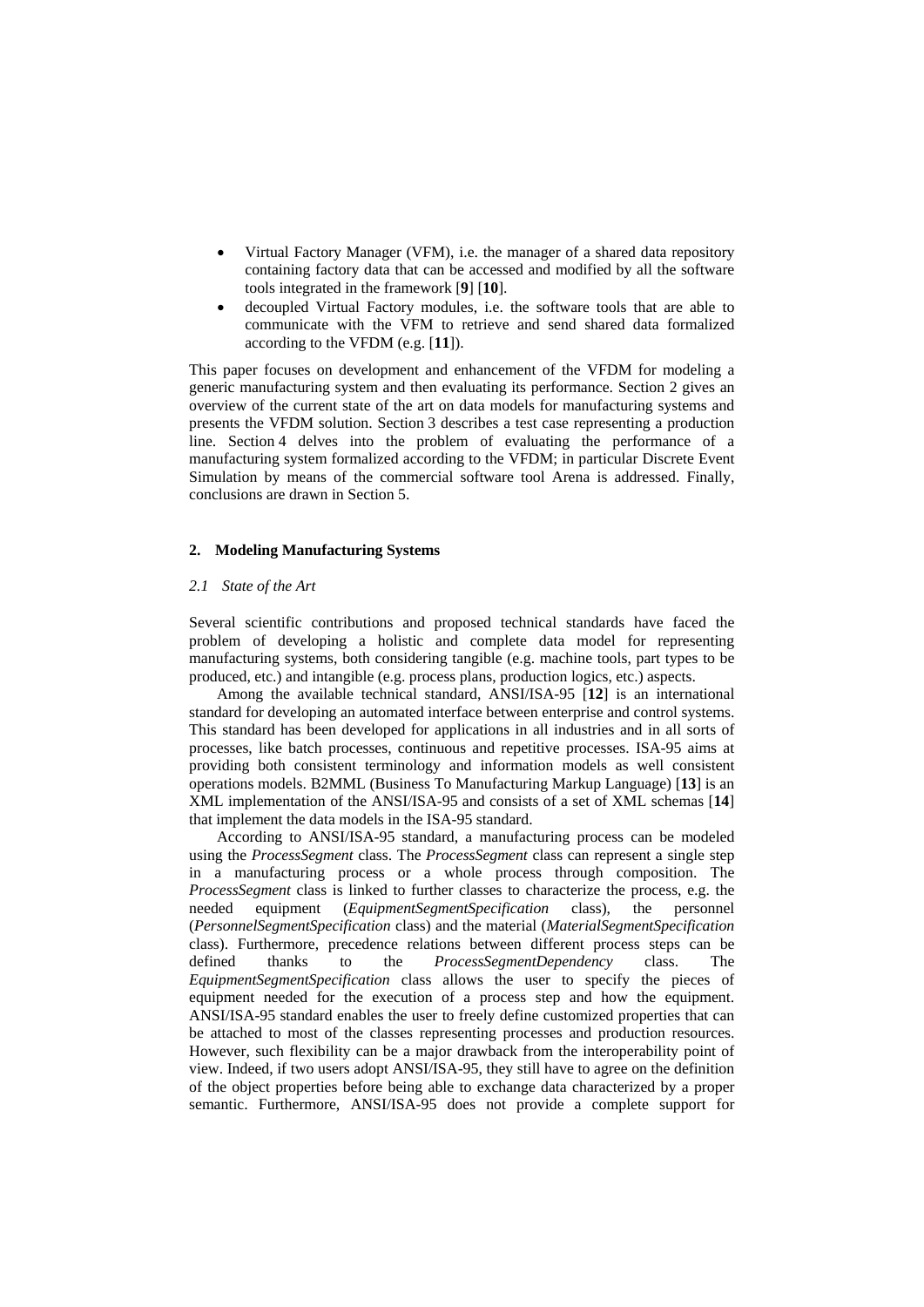modeling physical data such as the placement and shape representation of objects in the manufacturing system (e.g. a machine tool).

A different approach in the modeling of manufacturing process is offered by the Process Specification Language (PSL) standard [**15**]. PSL is an ontology providing a way to formally describe a process and its characteristics. The ontology has been developed at the National Institute of Standards and Technology (NIST) and has been approved as an international standard in the document (ISO 18629). The PSL ontology grounds on a set of axioms of first order logic written in CLIF (Common Logic Interchange Format) and organized in a core set together with extensions. The core provides the definition of an activity and its occurrence related to a time variable. The extensions enable the modeling of the execution through states, the definition of logical expression constraining the execution of the activities, and the capability of modeling resource and their usage by the execution of the activities. Grounding on an ontology, the PSL standard provides a robust and reliable framework to formalize the knowledge related to a process and guarantee an adequate level of interoperability. However, this standard is still scarcely adopted in the industrial domain, probably because of the perceived complexity at the enterprise level.

The Industry Foundation classes (IFC) standard by buildingSMART [**16**], partially based on STEP standard [**17**], represents an open specification for *Building Information Modeling* (BIM) data that is exchanged and shared among the various participants in a building construction or facility management project. The IFC standard is available as an EXPRESS schema specification [**18**] and is structured as a set of schemas that are grouped into four layers: Resource layer (i.e. general purpose or low level concepts/objects), Core Layer (where the most abstract concepts of the model are defined), Interoperability Layer defining concepts or objects common to two or more domains, and the Domains/Application Layer. The standard was mainly conceived for Architectural Engineering Construction (AEC) industry domains (e.g. Building Controls, Structural elements, Structural Analysis, etc.) and therefore provides most of the definitions needed to represent tangible elements of a manufacturing systems. Furthermore, generic definitions of intangible characteristics (e.g. processes, work plans, etc.) are provided, so that its data structures can be specialized for other industrial domains, such as the manufacturing domain.

#### *2.2 Virtual Factory Data Model*

The Virtual Factory Data Model (VFDM) of the VFF project is based on already existing technical standards and extends their definitions to represent the characteristics of a manufacturing system in terms of the products to be manufactured, the manufacturing process they must undergo and the resources entitled to operate the different manufacturing operations [**8**]. The VFDM is mainly based on the IFC standard release IFC2x4 RC2 [**19**] that was translated into a set of ontologies by adopting the Semantic Web approach [**20**]. Indeed, the XSD/XML technology [**14**] was considered at first, but it is not suitable for knowledge representation, explicit characterization of data with their relations on a semantic level, and management of distributed data, thus endangering referential consistency. On the other hand, the Semantic Web approach offers the possibility to represent formal semantics, merge ontologies dealing with different domains, efficiently model and manage distributed data, and ease the interoperability between different applications.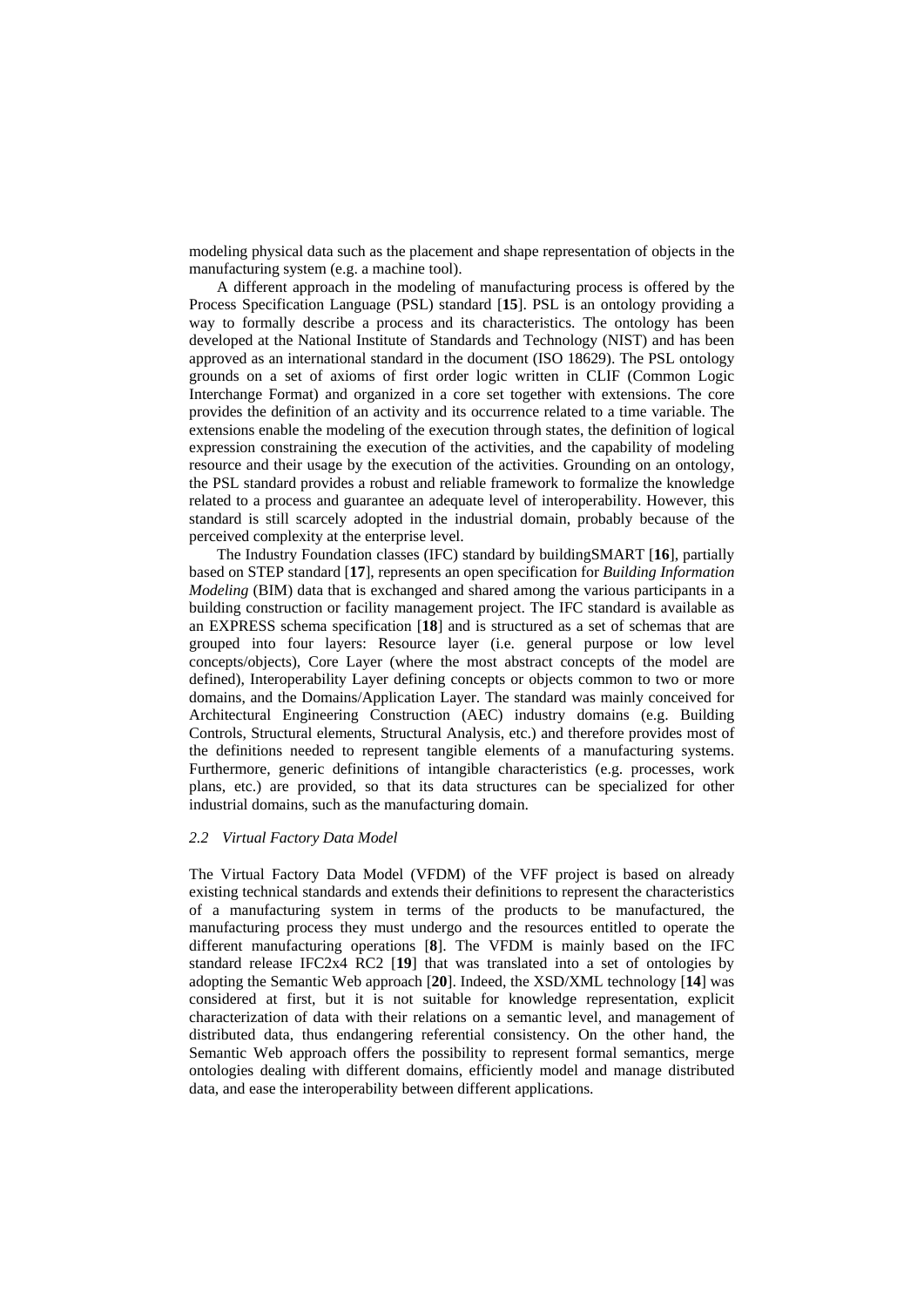The *Entities* in the IFC standard are mapped to *OWL Classes* in the VFDM. Most of the classes derived from IFC are specializations of two fundamental classes named *IfcTypeObject* and *IfcObject,* both being subclasses of *IfcObjectDefinition*. The former class is the generalization of any thing or process seen as a *type*, the latter seen as an *occurrence*. *OWL individuals* of class *IfcObject* may be linked with a corresponding individual of class *IfcTypeObject*.

*IfcTypeObject* has the following subclasses: *IfcTypeProduct*, *IfcTypeProcess*, *IfcTypeResource*. *IfcTypeProduct* represents a generic object type that can be related to a geometric or spatial context (e.g. manufactured products, machine tools, transport systems, etc.). *IfcTypeProcess* defines a generic process type that can be used to transform an input into output (e.g. assembly operation, machining operation, etc.). *IfcTypeResource* represents the information related to resource types needed to execute a process. A resource represents the "use of thing".

*IfcObject* has the three main subclasses (i.e. *IfcProduct*, *IfcProcess*, *IfcResource*) that represent an occurrence of the corresponding type modeled by the subclasses of *IfcTypeObject*.

The previously described generic classes can be exploited to model a wide range of manufacturing systems while taking into consideration both physical and logical aspects. The subclasses of *IfcTypeObject* can be used to specify the designed characteristics of a manufacturing system, e.g. the part types to be produced (as individuals of *IfcTypeProduct*), the process plans (as individuals of *IfcTypeProcess*), the required type of production resources (as individuals of *IfcTypeResource*). On the other hand, the subclasses of *IfcObject* can be used to represent the execution phase of a manufacturing system by defining the workpieces in process (as individuals of *IfcProduct*), the actually executed operations (as individuals of *IfcProcess*), and the usage of production resources (as individuals of *IfcResource*).

The relations between the processes and resources can be formalized as shown in Figure 1 where the boxes represent classes and the arcs represent property restrictions linking classes according to the Manchester OWL Syntax [**21**]. Moreover, Figure 1 shows how system design data (upper part of the figure) can be linked with system execution data (lower part of the figure).



**Figure 1.** Relations between process and resource classes in the VFDM.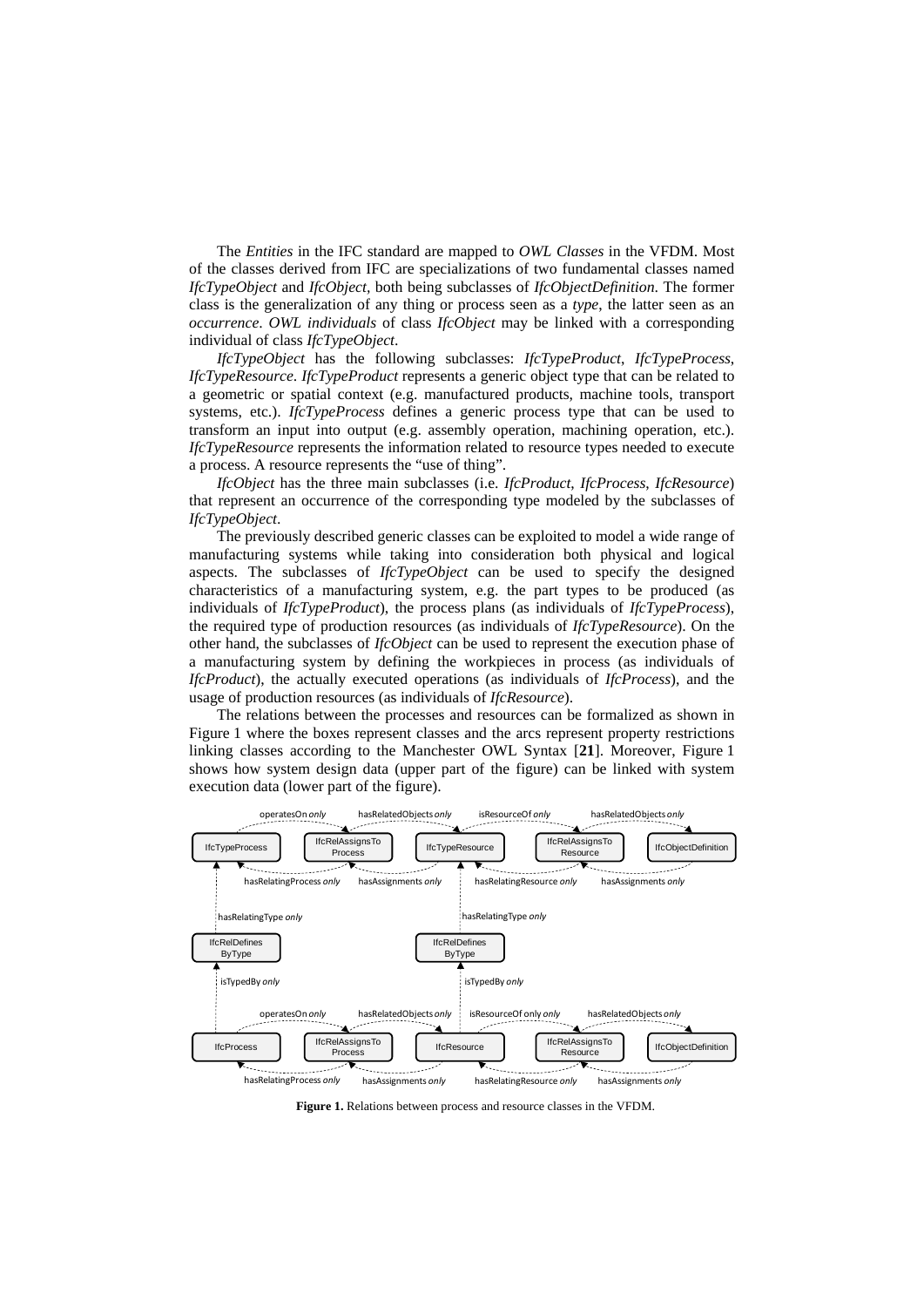During the manufacturing system design/planning phase, the resource types needed by a process type can be specified by means of the objectified relationship class *IfcRelAssignsToProcess*, whereas the resource providers (as individuals of class *IfcObjectDefinition*) can be linked to a resource type thanks to the class *IfcRelAssignsToResource*.

During the manufacturing system execution phase (both real and simulated), occurrences of processes and resources can be created while referring to specific types defined during the design phase thanks to the class *IfcRelDefinesByType*.

As described by Terkaj et al. [**8**], the VFDM specializes some classes of the IFC standard for the manufacturing domain, paying attention in particular to the *type* classes *IfcTypeProduct*, *IfcTypeProcess*, *IfcTypeResource* and the corresponding *occurrence* classes *IfcProduct*, *IfcProcess*, *IfcResource*.

*VffProcessType* and *VffProcess* are defined as subclass of *IfcTypeProcess* and *IfcProcess,* respectively, to model generic transformation processes that, provided a given input, obtains a certain output according to certain rules and using a specified set of resources, i.e. a recipe. A process can be described as a whole or can be decomposed into subprocesses thanks to the class *IfcRelNests*. *VffProcessType* and *VffProcess* are further specialized to represent manufacturing, assembly, maintenance and handling processes. Moreover, precedence constraints between the processes can be defined by means of the objectified relationship class *IfcRelSequence*, whereas input and output entities of a process can be linked by using the classes *IfcRelAssignsToProcess* and *IfcRelAssignsToProduct*, respectively.

*VffProductionResourceType* and *VffProductionResource* are subclasses of *IfcTypeResource* and *IfcResource,* respectively, modeling a generic resource used in a factory (and its production systems). These classes are further specialized to represent equipment resources, material resources, and human resources, respectively.

In the VFDM the classes *VffMachineryElementType* and *VffMachineryElementType* have been defined as subclasses of *IfcTypeProduct* and *IfcProduct*, respectively, to represent generic pieces of machinery equipment.

Finally, specific property classes (e.g. *VffProcessProperties*, *VffMachineryElementProperties*) have been created to properly characterize processes, resources and machinery elements.

## **3. Test Case on Production Line**

This section presents a test case representing a production line to show how the VFDM can be employed to create factory projects and use them with different digital tools. The test case consists of four ontologies that instantiate the VFDM classes, thus exploiting the data distribution empowered by the Semantic Web approach: three factory libraries (i.e. *VffLibrary01*, *VffLibrary02*, *VffLibrary17*) and one main factory project (i.e. *VfProductionLine04*). All these ontologies import the set of VFDM ontologies.

*VffLibrary01* ontology defines a production site and a building.

*VffLibrary02* ontology defines five machine types (as individuals of class *VffMachineryElementType* (i.e. *MtA*, *MtB*, *MtC*, *MtD*, *MtE*). Each machine type is associated with two possible shape representations in VRML and 3DS format.

*VffLibrary17* ontology defines a part type as individual of class *VffWorkpieceType* (i.e. a subclass of *IfcTypeProduct*) and a possible process plan to obtain a final product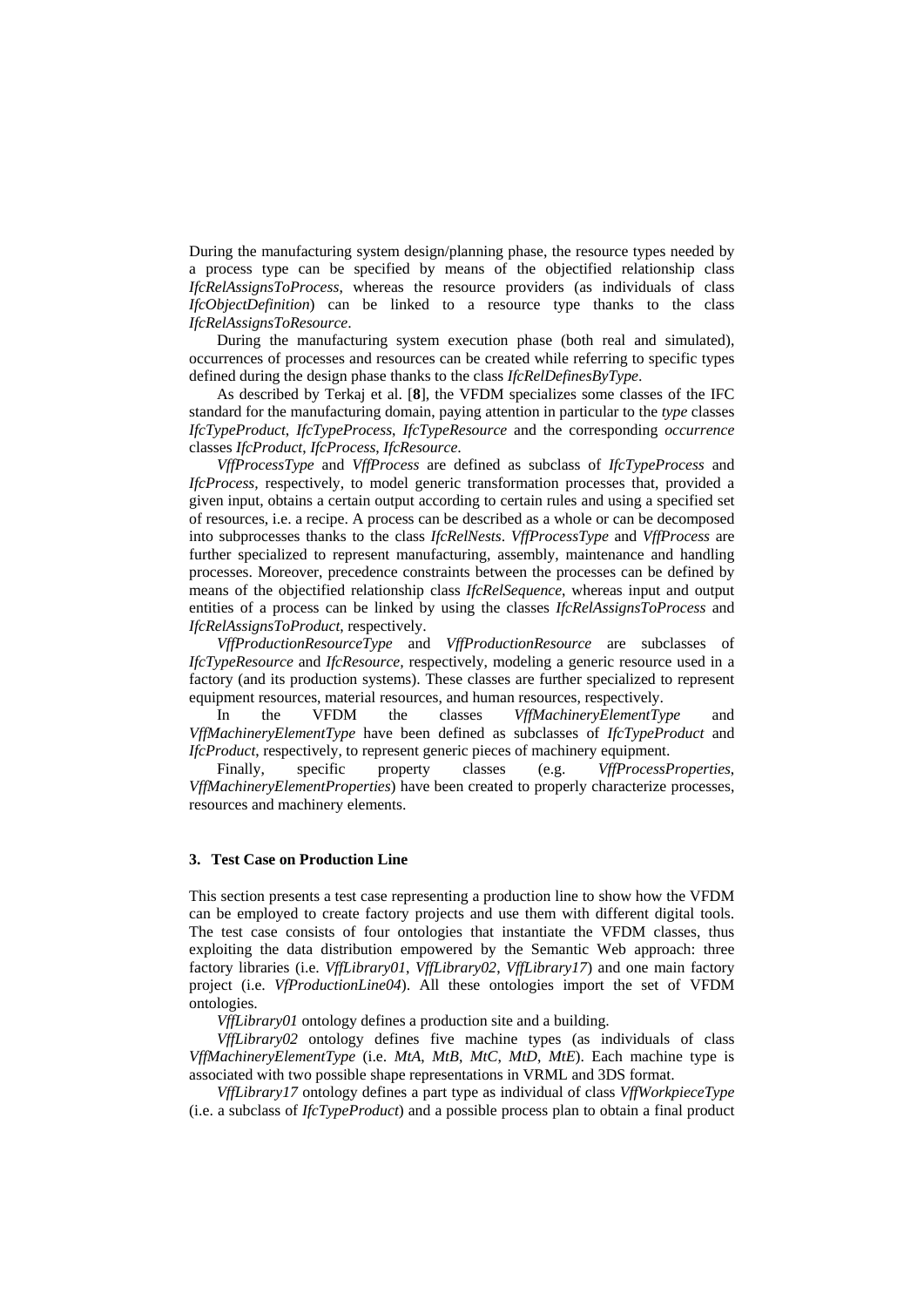from a raw piece. The process plan named *processPlan01* is defined as an individual of class *VffManufacturingProcessType* (i.e. a subclass of *VffProcessType*) and decomposed into five process segments (as individuals of class *VffManufacturingProcessType*) characterized by a processing time and a predefined sequence. Moreover, each process segment requires a specific type of production resource and the processing time is modeled as an exponential distribution (see Table 1).

| <b>Table 1.</b> Process planning.                              |                    |                                                                                       |                                                             |  |
|----------------------------------------------------------------|--------------------|---------------------------------------------------------------------------------------|-------------------------------------------------------------|--|
| Individual of<br><b>VffManufacturing</b><br><b>ProcessType</b> | <b>Description</b> | <b>Required resource type as</b><br>individual of<br><b>VffProductionResourceType</b> | <b>Stochastic</b><br><b>Processing time</b><br>distribution |  |
| processPlan01                                                  | Process plan       | N/A                                                                                   | Exponential(0.033)                                          |  |
| DR <sub>01</sub>                                               | Drilling operation | drillingRes01                                                                         | Exponential(0.033)                                          |  |
| ML01                                                           | Milling operation  | millingRes01                                                                          | Exponential(0.02)                                           |  |
| MI.02                                                          | Milling operation  | millingRes02                                                                          | Exponential(0.02)                                           |  |
| QC01                                                           | Quality control    | qualityControlRes01                                                                   | Exponential(0.033)                                          |  |
| GR <sub>01</sub>                                               | Grinding operation | grindingRes01                                                                         | Exponential(0.025)                                          |  |

*VfProductionLine04* ontology contains the factory project that imports and enriches the data provided by the three libraries. The factory project defines the units of measurement, the representation context and world coordinate system where the production site and the building imported from *VffLibrary01* are placed. One production line is designed and placed in the building of the factory. The production line consists of seven machines (as individuals of *VffMachineryElement*) that are typed by the machine types defined in *VffLibrary02* (see Table 2) and characterized by a shape representation and a placement. The production line is designed to process the part type defined in *VffLibrary17* and is thus organized into five production stages. Each needed production resource type can be provided by one or more machinery element as shown in Table 2. An example of relations between the individuals defined in the test case is shown in Figure 2 where the boxes represent individuals (identified by their local URI and class) and the arcs represent object properties linking the individuals. In particular, it is shown that the process segment *ML02* requires the resource type *MillingRes02* that can be provided by the machine type *MtC* (i.e. *MS02* or *MS03*) or by the specific machine *MS04*.

**Table 2**. Machinery elements.

| individual of<br>VffMachineryElement | Related individual of<br><b>VffMachineryElementType</b> | <b>Description</b>              | <b>Provided resource type as</b><br>individual of<br><b>VffProductionResourceType</b> |
|--------------------------------------|---------------------------------------------------------|---------------------------------|---------------------------------------------------------------------------------------|
| DS <sub>01</sub>                     | MtA                                                     | Drilling machine drilling Res01 |                                                                                       |
| MS <sub>01</sub>                     | MtB                                                     | Milling machine milling Res01   |                                                                                       |
| <b>MS02</b>                          | MtC                                                     | Milling machine                 | millingRes02                                                                          |
| MS <sub>03</sub>                     | MtC                                                     | Milling machine                 | millingRes02                                                                          |
| <b>MS04</b>                          | MtB                                                     | Milling machine                 | millingRes02                                                                          |
| CS <sub>01</sub>                     | MtD                                                     | Quality control<br>machine      | qualityControlRes01                                                                   |
| GS01                                 | MtE                                                     | Grinding machine grindingRes01  |                                                                                       |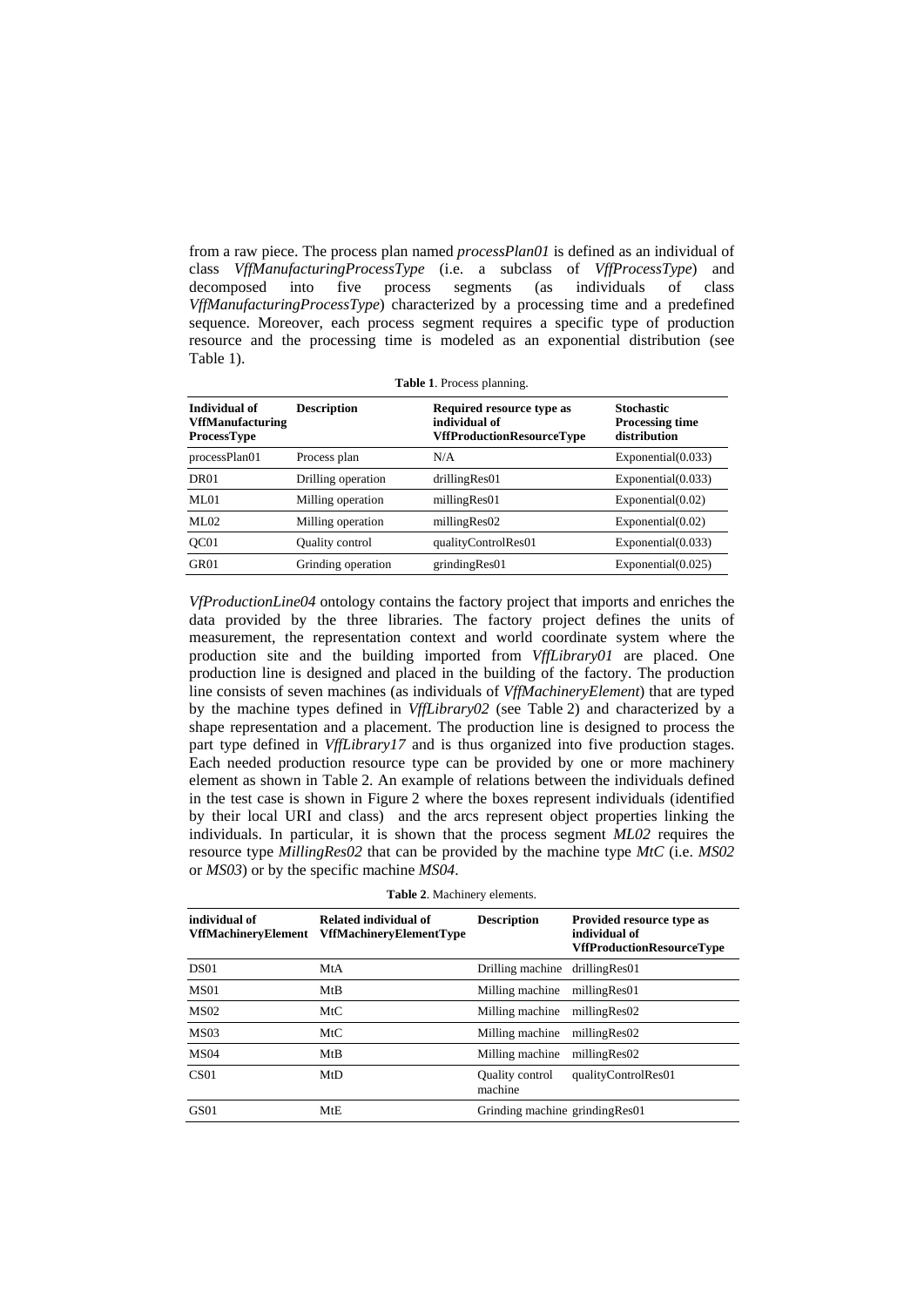

**Figure 2**. Relations between process type, resource type and machinery element.



Figure 3. 3D visualization of the manufacturing system represented in the test case.

The presented test case has been serialized in RDF/XML files [**22**] and can be uploaded/downloaded to/from a shared data repository that is made available by a VFM installation, so that the contained factory project and libraries can be accessed by any VF module that is integrated in the VFF framework thus. For instance, Figure 3 shows a visual representation of the factory project made by a VF module named GIOVE Virtual Factory [**11**].

# **4. Discrete Event Simulation**

The applicability of the VFDM to model a manufacturing system and its behavior, aiming at evaluating its performance, has been validated focusing the attention on the case of Discrete Event Simulation (DES) and taking as a reference the test case presented in the previous section.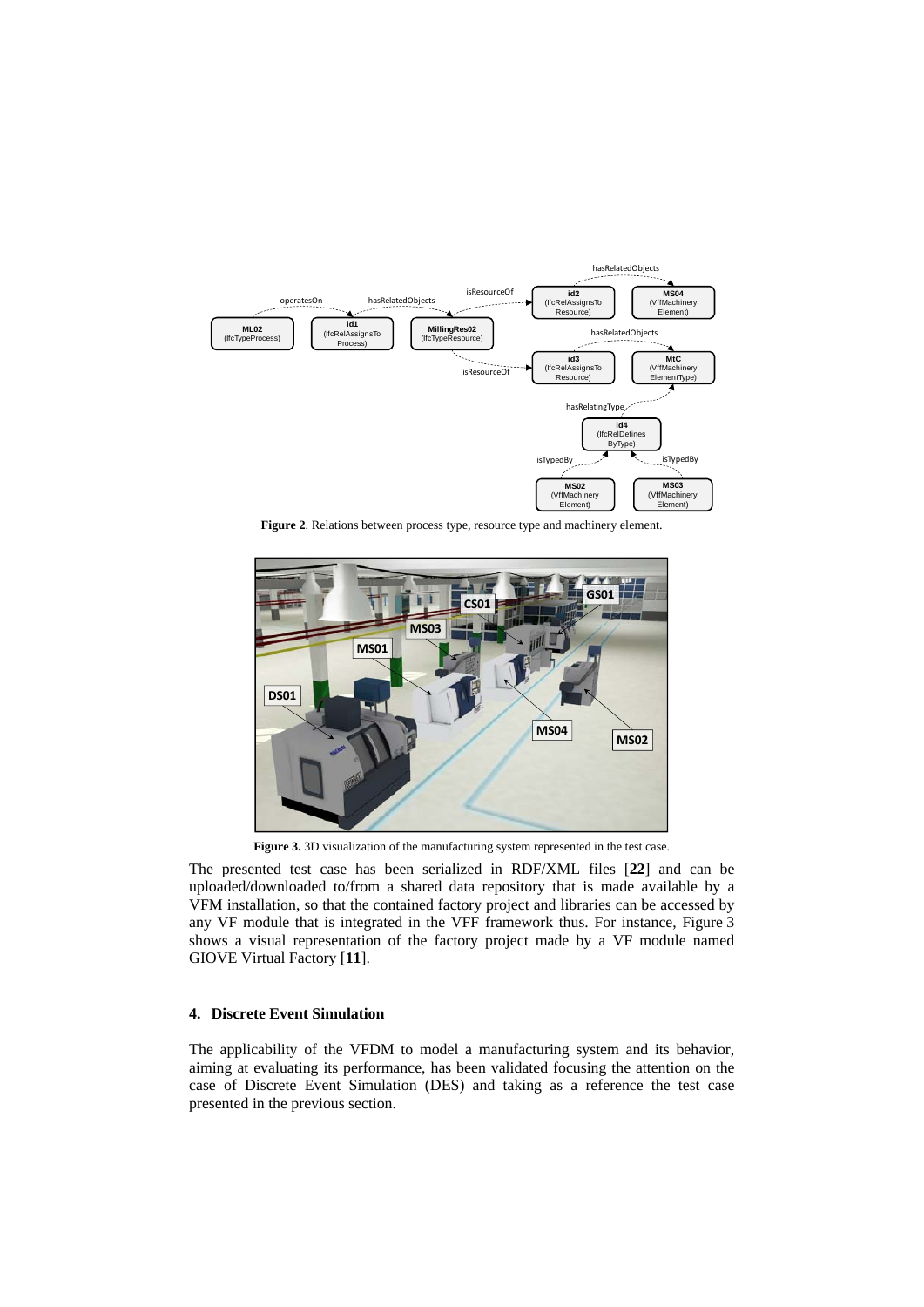The capability of generating simulation models in an automatic (or semiautomatic) way has been often considered one of the great challenges in the simulation of manufacturing systems [**23**] [**24**]. In such kind of approaches, a simulation model is generated from a data source using algorithms for creating the model and proper interfaces to interact with a specific simulation environment. The automatic generation of a simulation model answers to the need of speeding up the overall time required to build a simulation model and, in addition, should also reduce the time needed to verify a model by decreasing the time required to debug the code.

Within the area of the simulation of manufacturing systems, similar issues have been also addressed in the literature, e.g. by Lorenz and Schulze [**25**], Randell and Bolmsj [**26**], and Mueller et al. [**27**]. Most of the presented approached are characterized by one or more of the following drawbacks:

- the work is strictly focused on a specific manufacturing sector (e.g. semiconductors [**27**]);
- lack of universal validity;
- limited level of automatism that can be actually reached.

The design of the VFDM was driven by the need of providing a way to unambiguously describe a generic manufacturing system regardless the specific application and, hence, to address some of the lacks of the approaches already proposed in the literature.

## *4.1 Discrete Event Simulation using Arena*

Among the great number of available general-purpose commercial off-the-shelf (COTS) simulation packages, Arena by Rockwell Automation [**28**] is one of the most used both in the academic and industrial world for applications in the manufacturing field [**29**] [**30**].

An Arena model is built by dragging modules into the model window and connecting them to define the flow of entities through the model. An example is shown in Figure 4 where parts are generated in the *Generate Parts* block on the left and then flow to the *Machine Part* block representing the execution of a certain set of operations.



**Figure 4**. A simple simulation model in Rockwell Arena.

As shown in Figure 5, a set of resources can be invoked to operate the defined operations. In this case, each part entering the block asks for the resource *Machine 1* that has been already defined in the Arena model. A different and more flexible way of defining a process or a sequence takes advantage of the capability of defining sequences. A sequence consists of an ordered list of stations that an entity will visit.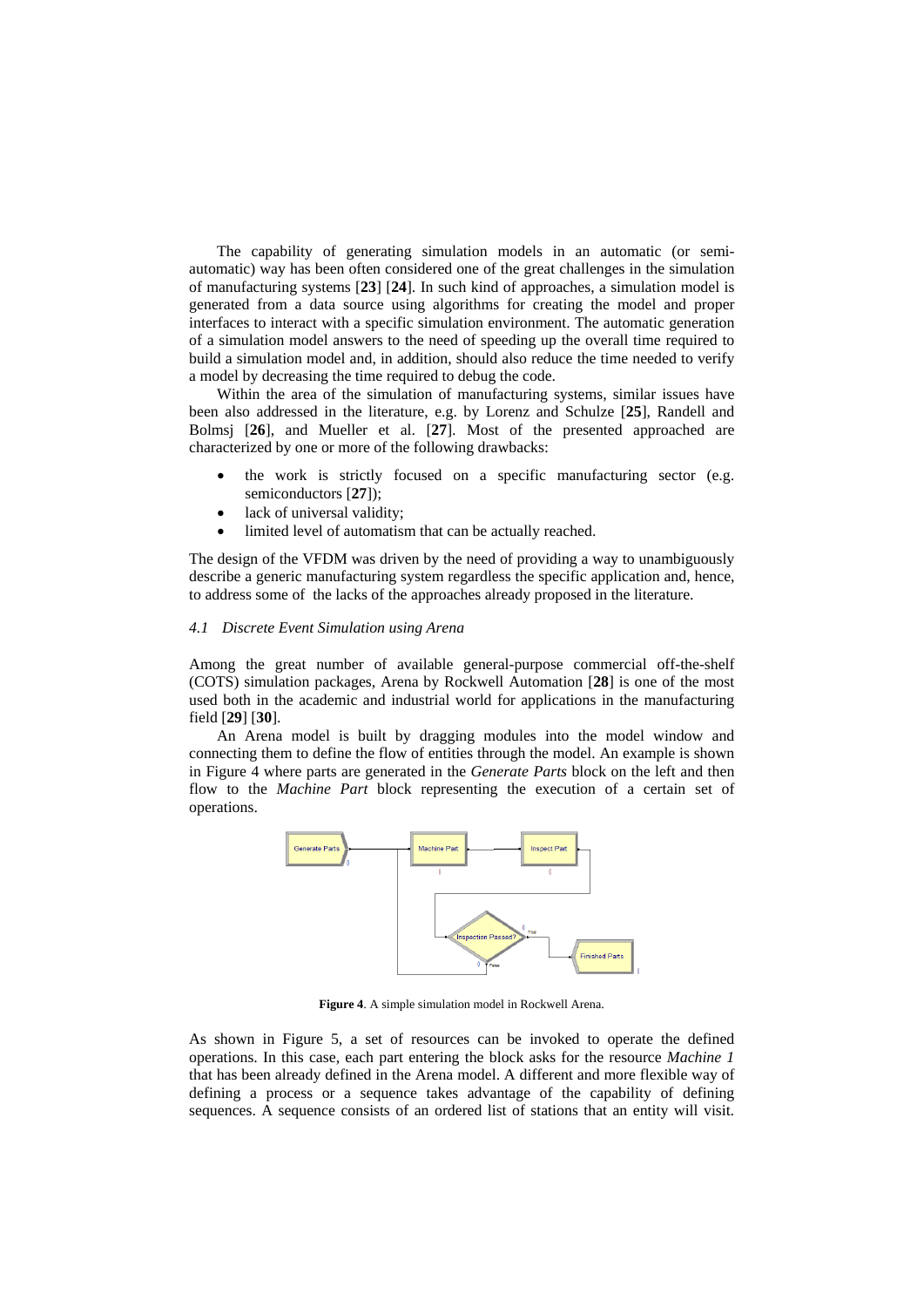For each station in the sequence, values may be assigned to attributes and variables. Moreover, using sequences it is possible to assign different routing to different type of entities, i.e. part types. Each station in the sequence is referred to as a step (or jobstep) and can be characterized by specific attributes (e.g. the processing time).

| <b>Process</b>                                      |                      |             | ?                        |
|-----------------------------------------------------|----------------------|-------------|--------------------------|
| Name:                                               |                      | Type:       |                          |
| Machine Part                                        |                      | Standard    | $\overline{\phantom{a}}$ |
| Logic                                               |                      |             |                          |
| Action:                                             |                      | Priority:   |                          |
| Seize Delay Release                                 |                      | Medium(2)   | ▼                        |
| Resources:                                          |                      |             |                          |
| Resource, Machine 1, 1<br><end list="" of=""></end> |                      | Add         |                          |
|                                                     |                      | Edit        |                          |
|                                                     |                      | Delete      |                          |
|                                                     |                      |             |                          |
| Delay Type:                                         | Units:               | Allocation: |                          |
| Triangular                                          | Hours                | Value Added | ▼                        |
| <b>Minimum:</b>                                     | Value (Most Likely): | Maximum:    |                          |
| 1.5                                                 | h                    | 1.5         |                          |
| <b>▽</b> Report Statistics                          |                      |             |                          |
|                                                     | 0K                   | Cancel      | Help                     |
|                                                     |                      |             |                          |

**Figure 5**. The process definition window in Rockwell Arena.

## *4.2 Arena and VFF*

A DES simulator based on Arena can exploit the interoperability enablers offered by VFF only if it becomes a VF module (see Sect.1), thus being able to access and understand the contents of the shared data repository where factory projects and libraries are formalized according to the VFDM. The information stored into a VFDM-compliant project can be used to automatically generate an Arena simulation model only if the Arena data structures are properly mapped to the VFDM classes. This mapping has been implemented by a software component named *Arena-VF Connector* that is attached to Arena and works as a client exploiting the services offered by the VFM. The *Arena-VF Connector* has been developed in C++ language and can import/export ontologies serialized in RDF/XML format. The *Arena-VF Connector*  makes use of the *VF Connector C++ Library* that is based on the Redland C libraries [**31**] and provides functionalities to parse, create and modify the ontologies thanks to an internal map between OWL classes/restrictions and C++ classes/methods. The instances of C++ classes are used as handlers of the ontology individuals to support and ease the binding between the factory project individuals and the internal data structure of Arena. The *Arena-VF Connector* makes use of the COM interface provided by Arena to automatically generate Arena models.

The development of a *Arena-VF Connector* requires a deep analysis because Arena represents a manufacturing system according to proprietary data structures and the relationships between the processes and resources are formalized in a different way compared to the VFDM. In particular, Arena requires each step of a process to be explicitly assigned to a station, thus preventing (grounding on the traditional modeling) the opportunity of defining a group of entities that can be used as resources and postponing the actual assignment of the parts to different stations at run time. The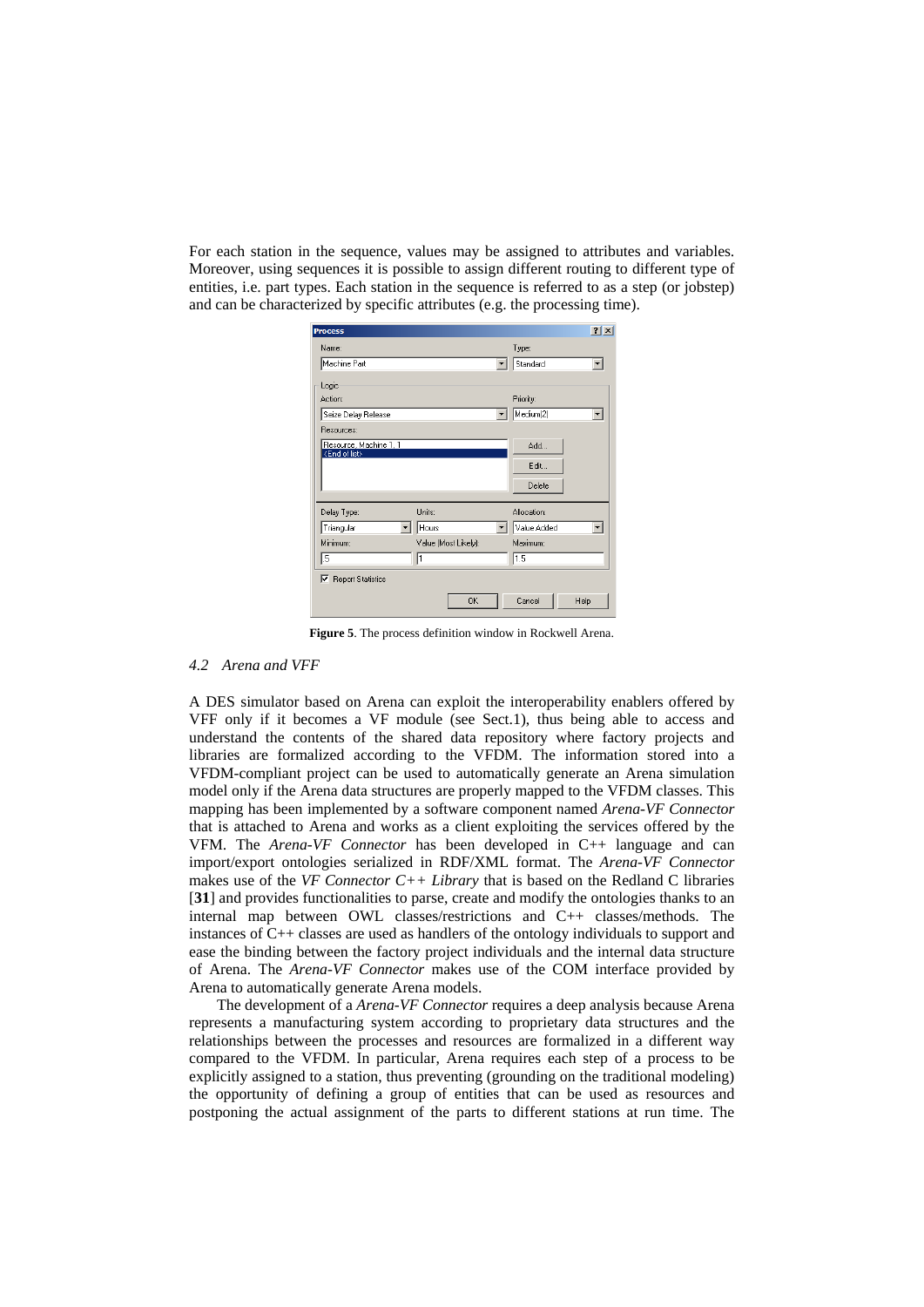definition of a sequence in Arena allows the modeling of the process steps, but each process steps must be directly linked to a station or a group of station of the same type. To cope with this limitation, the assignment of parts to stations at run time must be explicitly managed in Arena.

Taking as a reference the example in Figure 2, the manufacturing system model can be translated into an Arena model as shown in Figure 6. The resource type (e.g. *millingRes02*) required by a specific process step (e.g. the milling operation *ML02*) in the sequence is mapped to a *Station* block and the assignment to the available objects providing the needed resource (e.g. the machines *MS02*, *MS03, MS04)* is explicitly managed through a tree of *Branch* blocks with as many leaves as the number of machine occurrences that can execute the process step. On the leaves of the branch tree the parts to be manufactured are routed to the specific machine using a *Route* block after recording the destination in an attribute of the *Assign* block. Instead of *Branch*  blocks, different methods can be used to model specific assignments policies as well. Finally, the machine occurrences (i.e. *MS02*, *MS03, MS04)* are mapped to *Station* blocks (see the bottom of Figure 6) that are followed by a traditional sequence of Arena blocks, i.e. a *Seize* block allotting the machine, a *Delay* block initialized with the processing time and a *Release* block freeing the machine. Then the manufactured part can be routed to the following process step in the sequence (*SEQ* keyword in the *Route* block).

Arena also offers the opportunity of modeling identical machines (e.g. *MS02* and *MS03*) as a single resource with cardinality greater than one. However, by adopting this option the dispatching of parts to the identical machines is internally managed by Arena according to predefined policies that cannot be directly controlled.



**Figure 6.** Automatically generated Arena model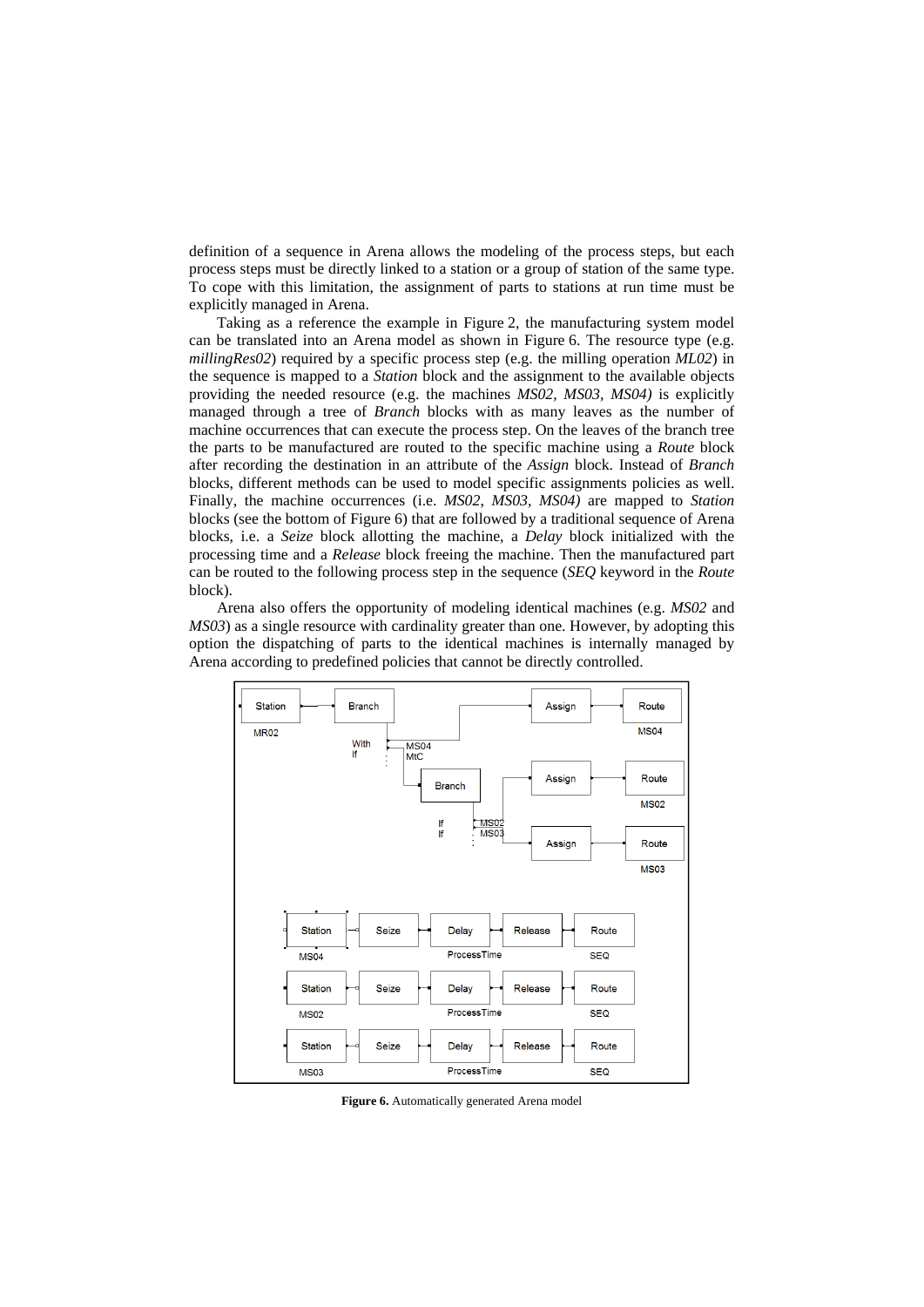Further blocks can be added to an Arena simulation model for collecting specific statistics regarding the involved resources. These statistics can be formalized according to the VFDM by using the definitions imported from the IFC standard. For instance, the *IfcResourceTime* class offers a set of attributes to store the time-related information associated to a resource, e.g. the start and finish time for the assigned workload and the percentage usage during the considered time horizon. The time-related attributes can specify scheduled or actual values, thus showing how the VFDM can be used to support factory planning, performance evaluation and factory monitoring activities.

The performance of the considered manufacturing system has been evaluated in terms of utilization of the different resources and flow time of the parts. The results have been also validated against a simulation model built manually and representing the same manufacturing system (Figure 7).



**Figure 7.** Manually generated Arena model

|  | <b>Table 3: Simulation results.</b> |  |
|--|-------------------------------------|--|
|--|-------------------------------------|--|

| Performance indicator<br>(average) | <b>Automatically</b><br>generated model | <b>Manually</b><br>generated model | Confidence interval (99%) on the<br>mean of the difference between<br>the two results |
|------------------------------------|-----------------------------------------|------------------------------------|---------------------------------------------------------------------------------------|
| <b>Utilization DS01</b>            | 60.15 %                                 | 60.13 %                            | $[-0.41, 0.45]$                                                                       |
| <b>Utilization MS01</b>            | 60.20%                                  | 59.94 %                            | $[-0.16, 0.69]$                                                                       |
| <b>Utilization MS02</b>            | 33.49 %                                 | 33.05 %                            | $[-0.94, 0.87]$                                                                       |
| <b>Utilization MS03</b>            | 33.30 %                                 | 33.53 %                            | $[-0.31, 0.81]$                                                                       |
| <b>Utilization MS04</b>            | 33.44 %                                 | 33.52 %                            | $[-1.03, 0.86]$                                                                       |
| <b>Utilization CS01</b>            | 59.99 %                                 | 59.82 %                            | $[-0.79, 1.13]$                                                                       |
| <b>Utilization GS01</b>            | 80.26 %                                 | 79.63 %                            | $[-0.12, 1.38]$                                                                       |
| Flow time                          | $0.107$ [hours]                         | $0.104$ [hours]                    | [0.00, 0.01]                                                                          |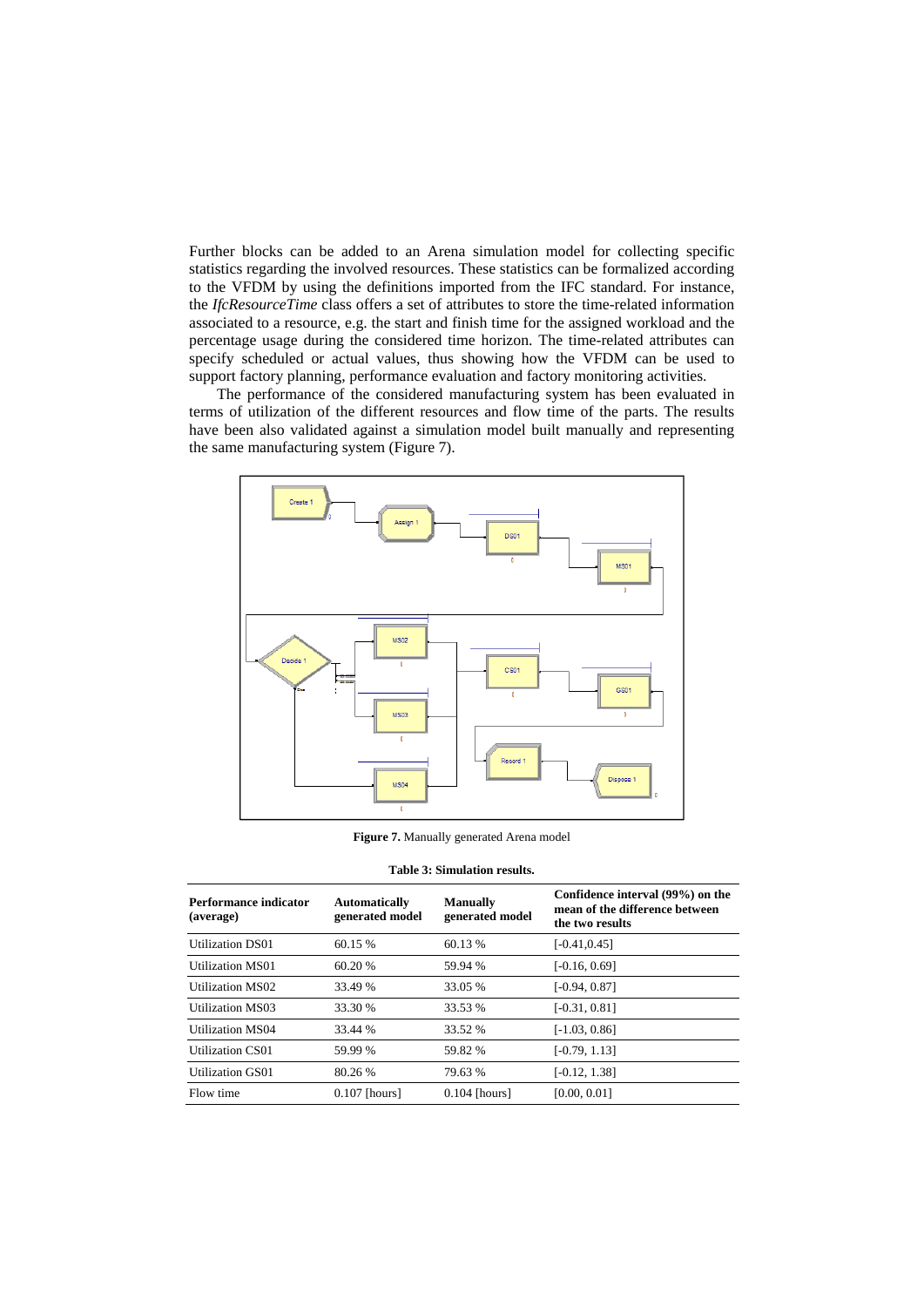Table 3 reports the results for 10 simulation runs of length 10 days with a warm up of one day, for both the automatically and the manually generated simulation models. The last column in Table 3 reports the 99% confidence intervals for the mean of the difference between the results of the two simulation models. All the confidence intervals contain the value 0, hence, the difference can be considered equal to 0 and, consequently, the two simulation models provides the same results demonstrating the validation of the automatically generated simulation model.

#### **5. Conclusions**

This paper has presented a data model for representing virtual factories, in particular aiming at modeling the complex relationships between physical and logical entities of a manufacturing system. It was shown how the adoption of a shared data model can enhance the interoperability between software tools supporting the design, management and performance evaluation of the factories.

Further developments of the data model are needed to better represent the production logics characterizing a manufacturing system so that the generation of a simulation model can be automated as much as possible. Moreover, the accuracy of the generated simulation models will be improved if the common data model is used to formalize the data coming from the shop-floor, thus closing the loop between the real factory and its virtual representation.

In this paper the VFDM has been used mainly to support interoperability, however further research can be carried out to exploit the enablers of the Semantic Web approach to perform reasoning and enrich the knowledge about specific manufacturing contexts.

Finally, the applicability of the VFF approach needs to be further tested by integrating more software tools for performance evaluation into the framework. Such integration will be supported by the development of programming libraries helping the implementation of customized versions of *VF Connector*.

## **Acknowledgements**

The research reported in this paper has been funded by the European Union Seventh Framework Programme (FP7/2007-2013) under the grant agreement No: NMP2 2010- 228595, Virtual Factory Framework (VFF) and the grant agreement No: 262044, VISION Advanced Infrastructure for Research (VISIONAIR). The authors would like to thank COMPA S.A. (Sibiu, Romania) for kindly providing information for representing the test case.

## **References**

- [1] W. Terkaj, T. Tolio, and A. Valente, "Designing Manufacturing Flexibility in Dynamic Production Contexts," in Design of Flexible Production Systems.: Springer, ch. 1, pp. 1-18.
- [2] M. Colledani and T. Tolio, "A Decomposition Method to Support the Configuration/Reconfiguration of Production Systems," CIRP Annals - Manufacturing Technology, vol. 54, no. 1, pp. 441-444, 2005.